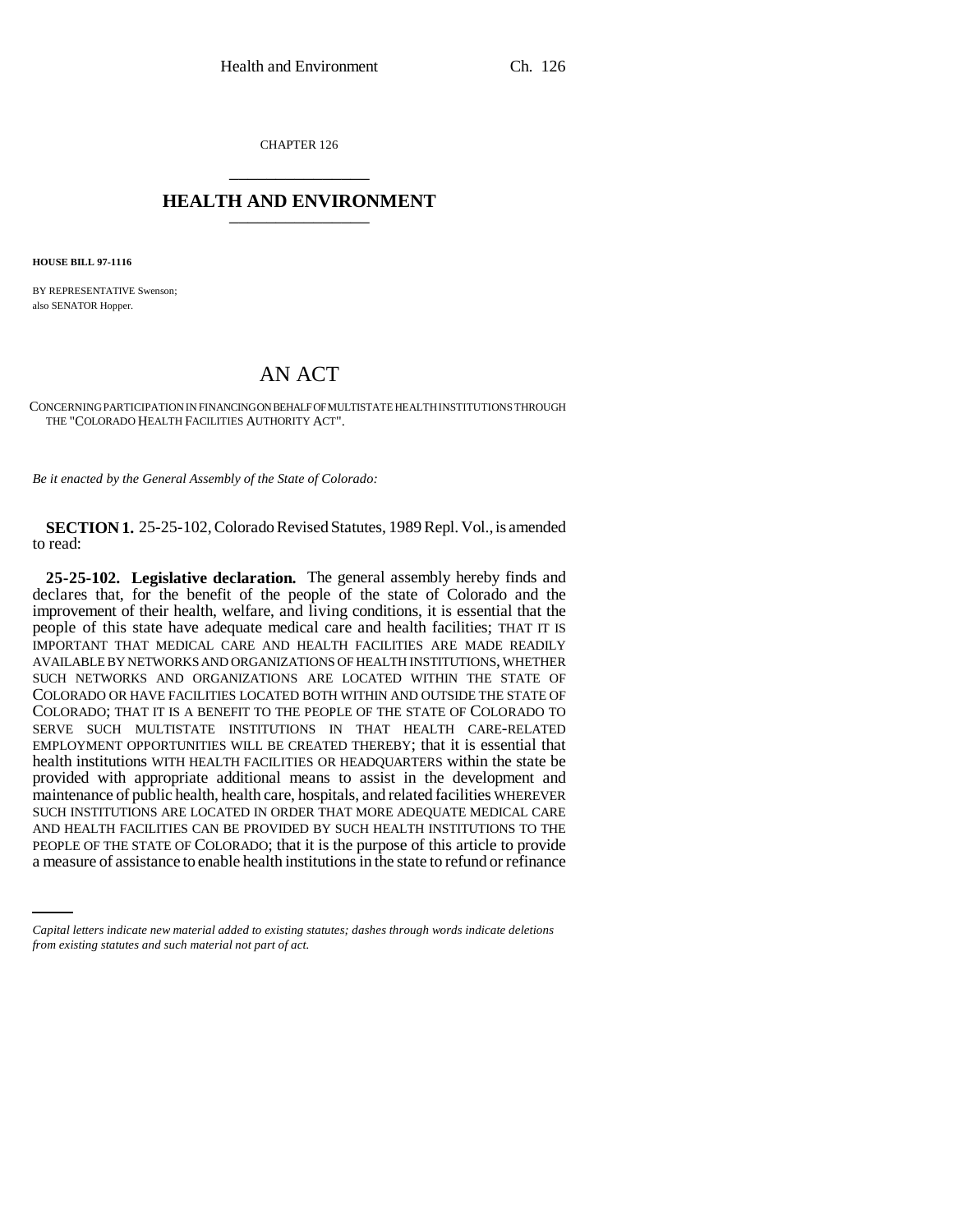## Ch. 126 Health and Environment

outstanding indebtedness incurred for health facilities and to provide additional facilities and structures which are greatly needed to accomplish the purposes of this article; THAT THE EXEMPTION FROM ALL TAXATION AND ASSESSMENTS IN THE STATE OF COLORADO OF BONDS AND NOTES ISSUED PURSUANT TO THE PROVISIONS OF THIS ARTICLE BENEFIT ONLY THE RESIDENTS OF THE STATE OF COLORADO; all to the public benefit and good as provided in this article. It is the intent of the general assembly to create the Colorado health facilities authority to lend money to health institutions and to authorize the authority to acquire, construct, reconstruct, repair, alter, improve, extend, own, lease, and dispose of properties to the end that the authority may be able to promote the health and welfare of the people of this state, TO DEVELOP HEALTH CARE-RELATED EMPLOYMENT OPPORTUNITIES FOR THE PEOPLE OF THIS STATE, and to vest such authority with powers to enable such authority to accomplish such purpose; however, it is not the intent of the general assembly to authorize the authority to operate any such health facility. This article shall be liberally construed to accomplish the intentions expressed in this section.

**SECTION 2.** 25-25-103 (6) (a) and (7) (a), Colorado Revised Statutes, 1989 Repl. Vol., as amended, are amended to read:

**25-25-103. Definitions.** As used in this article, unless the context otherwise requires:

(6) (a) "Health facility" or "facility", in the case of a participating health institution, means any structure or building, WHETHER SUCH STRUCTURE OR BUILDING IS LOCATED WITHIN THE STATE OR WHETHER SUCH STRUCTURE OR BUILDING IS LOCATED OUTSIDE THE STATE IF AN OUT-OF-STATE HEALTH INSTITUTION THAT OPERATES SUCH STRUCTURE OR BUILDING, OR AN AFFILIATE OF SUCH INSTITUTION, ALSO OPERATES A HEALTH FACILITY WITHIN THIS STATE, suitable for use as a hospital, clinic, nursing home, home for the aged or infirm, or other health care facility; laboratory; pharmacy; laundry; nurses', doctors', or interns' residences; administration building; research facility; maintenance, storage, or utility facility; auditorium; dining hall; food service and preparation facility; mental or physical health care facility; dental care facility; nursing school; medical or dental teaching facility; mental or physical health facilities related to any such structure or facility; or any other structure or facility required or useful for the operation of a health institution, including but not limited to offices, parking lots and garages, and other supporting service structures; and any equipment, furnishings, appurtenances, or other assets, tangible or intangible, including but not limited to assets related to the medical practice of a health care professional, that are necessary or useful in the development, establishment, or operation of a participating health institution; and the acquisition, preparation, and development of all real and personal property necessary or convenient as a site or sites for any such structure or facility.

(7) (a) "Health institution" means any limited liability company controlled directly or indirectly by one or more nonprofit entities, any private nonprofit hospital, corporation, association, or institution, or any public hospital or institution authorized or permitted by law, whether directly or indirectly through one or more affiliates, to provide or operate health facilities in this state OR OUTSIDE THIS STATE IF SUCH ENTITY, OR AN AFFILIATE OF SUCH ENTITY, ALSO OPERATES AND IS ENGAGED IN A FINANCING OR REFINANCING ON BEHALF OF A HEALTH FACILITY WITHIN THIS STATE, and also means any cooperative hospital service organization which is described in